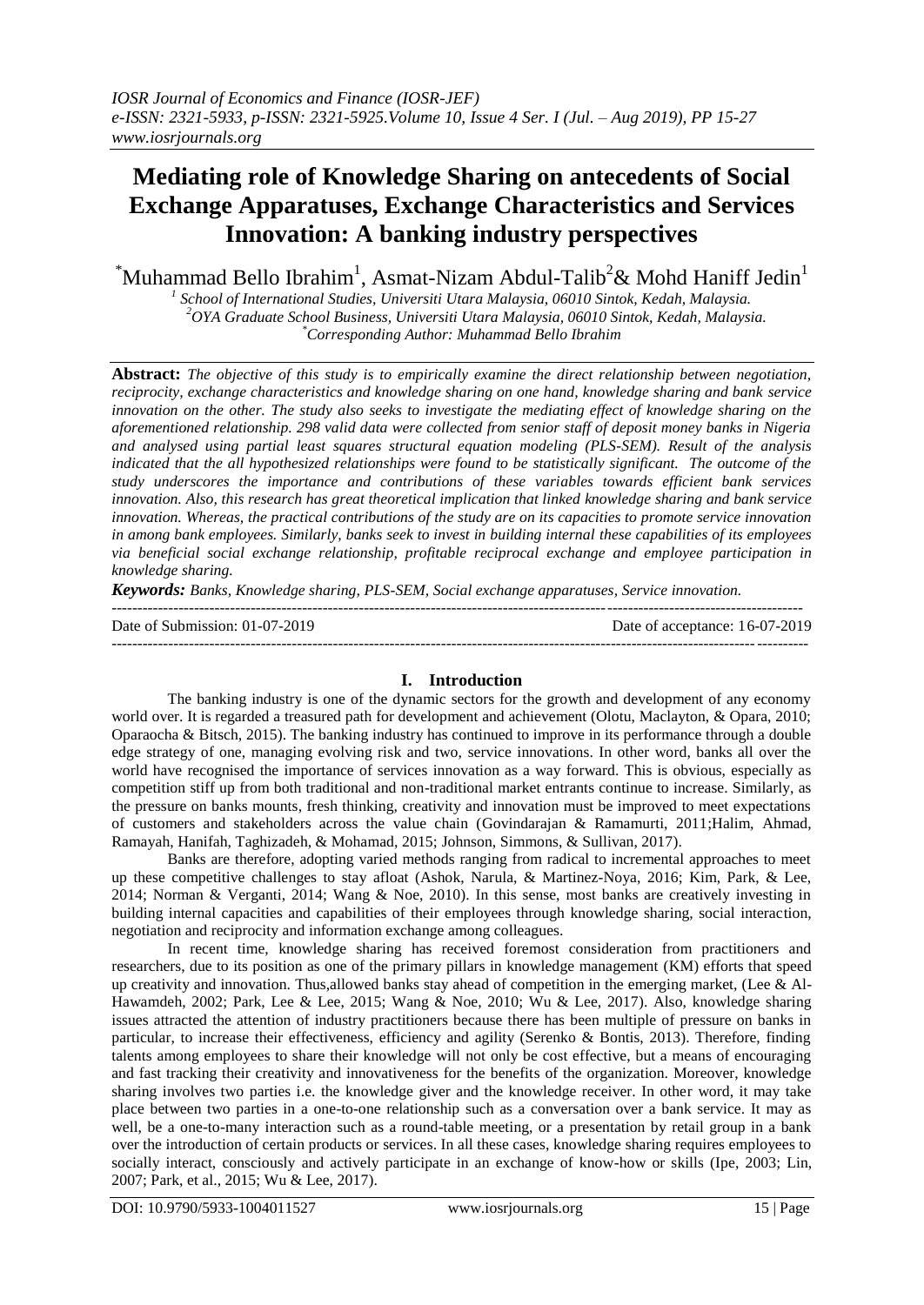The bases of the exchange relationship in this study will be guided by the social exchange mechanisms of negotiation and profitable reciprocation, being elements of social exchange theory (Blau, 1964; Cropanzano & Mitchell, 2005; Emerson, 1976; Oparaocha & Bitsch, 2015; Park et al.,2015; Serenko & Bontis, 2016).

Undeniably, the need to build strong social relationships between individuals in a team, or group is crucial in motivating members to share knowledge. The study therefore, draws inspiration from the social exchange modes of negotiation and reciprocity to understand the factors that drive employee's participation in knowledge sharing. However, despite the variety of studies that examined these variables viz: negotiation exchange, reciprocity, exchange characteristics and knowledge sharing, there appears to be scanty literature that links it with bank employees and invariably bank services innovation. Thus, this research attempt to fill this gap.

This subsequently drives the objectives of the study i.e. determining knowledge sharing among the employees of banks through the application of negotiation, reciprocal mechanisms and exchange characteristics as well as developing new ways of conducting banking, through continues service innovation, being a modern banking driver. Thus, the study reviewed relationship between social exchange mechanisms, exchange characteristics and bank service innovation, with knowledge sharing as mediating variable of the relationship. Furthermore, the study examined extant literatures on banking service innovations that enabled the construction of the frame work of the study (Park et al., 2015; Halim et al., 2015; Lin & Lee, 2004). This shows the various relationship of the research variables, hypotheses and the mediating role of knowledge sharing, as well as its predictive influence to enhancing innovativeness. Finally, the study integrated these variables to serve as modern banking drivers that catapult banking services innovation.

## **II. Theoretical Background**

Banking is service based and depend heavily on information, knowledge and innovation. This study pointed out that the strategic survival of banks and their ability to remain competitive is reliant on strength of employee's knowledge, and experts among them, who effectively, efficiently and frequently communicate, share and exchange critical knowledge with other co-workers. Moreover, banks and bank managers need to understand these constructs and systematically put them to practice, in order to improve service quality, service delivery and service innovation.

Global Banking Outlook (GBO), (2018) reported the dynamics global business challenges and stiff competitions for service innovation in banking industry. These challenges also made information and knowledge sharing for banks, veritable source of knowledge, and dominant way of ensuring creativity and sustaining innovative services (Izogo et al., 2017).

In contrasts to innovation, the place of knowledge is recognized as paramount and distinctive, likewise input of knowledge workers and expertise of employees of organizations is considered necessary for any successful innovative outcome. Thus, knowledge sharing researchers such as Wang & Noe (2010), suggests a robust organizational culture of innovation that encourages sharing of knowledge among employees and influence management attitude towards creativity and innovation.

Meanwhile, development in information technology (IT) being a product and facilitator of knowledge sharing (Park et al., 2015) has revolutionized banking sector, through product development and efficient services innovation (Del Giudice & Della Peruta, 2016). IT has significantly changed, for instance, delivery channels of banking services. These new delivery channels have affected banking in many ways, such as the introduction of automated teller machines (ATMs), electronics banking (e-banking) facilities, (Adewuyi, 2011; Ayo, Oni, Adewoye & Eweoya, 2015; Kaushik& Rahman, 2015); and through personal computers, internet banking and the recent expansion into the mobile banking (m-banking) that uses smartphones to provide retail banking services (Curran & Meuter, 2005; Shaikh & Karjaluoto, 2014), in both developed and developing world.

Although, social exchange theory established the idea of reciprocation and negotiation in relation to individual actions using cost-benefit analysis to prove the employee-organizational knowledge sharing relationship (Cook, Cheshire, Rice & Nakagawa, 2013; Curtis & Taylor, 2018; Helfers et al., 2018). The contributions of each of these forms of exchange (i.e. reciprocal exchange and negotiation exchange), has been well documented in classical literatures (Blau, 1968; Cropanzano & Mitchell, 2005; Emerson, 1976; Molm, 2003; Surma, 2016).

However, the focus of this current research is investigating themediating role of knowledge sharing on antecedents of social exchange apparatuses, exchange characteristics and services innovation highlighted. Similarly, the study reviewed the extent perceived norms of reciprocity and negotiated exchange agreements influenced knowledge sharing behaviours among bank employees. The research also identified, the effect of these forms of exchange on bank service innovation.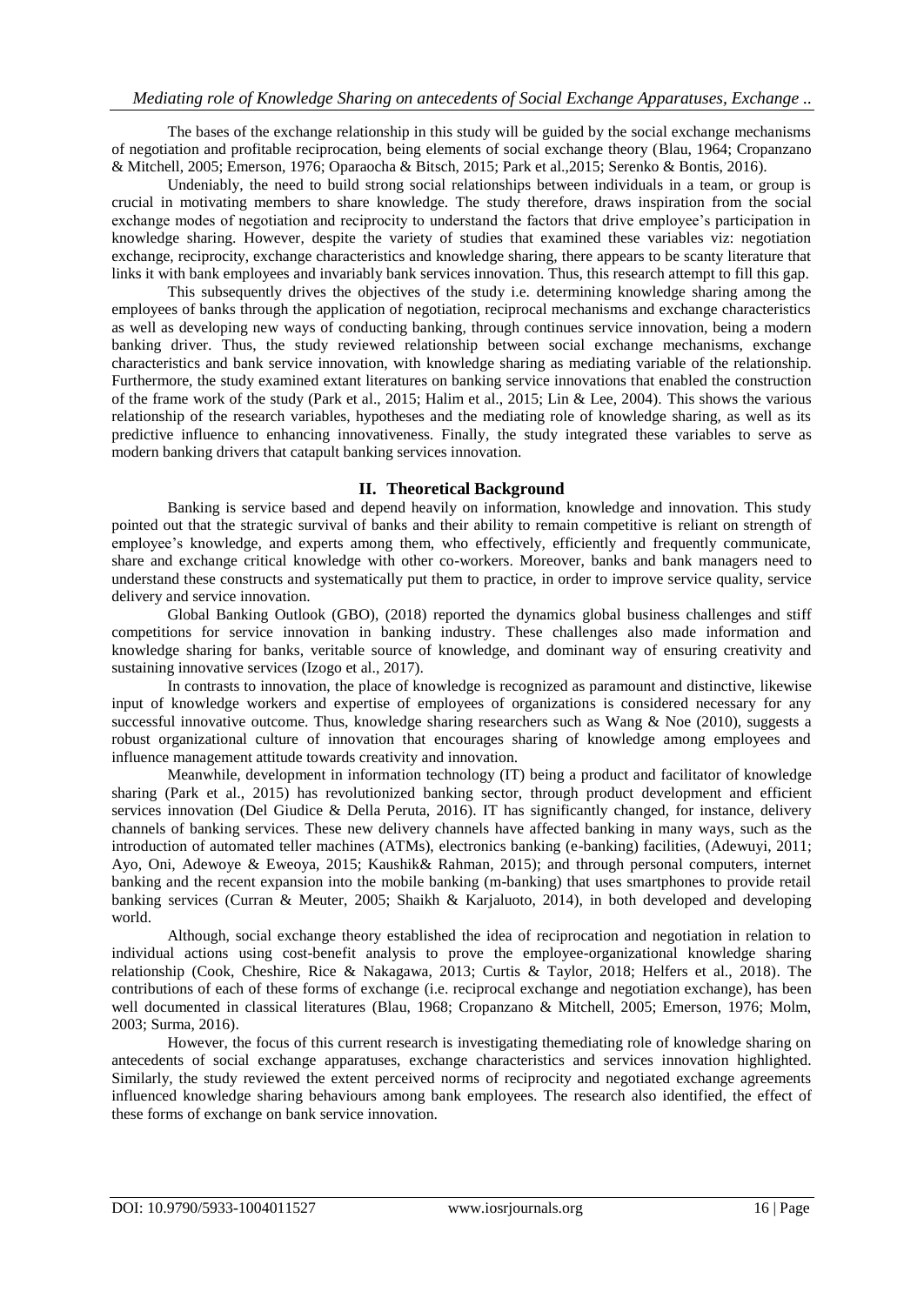## **2.1 Knowledge Sharing**

Knowledge is unarguably one of the most expensive and valued assets of corporate bodies. In fact, most firms have embraced knowledge management practices to increase amongst other things their performance, efficiency, effectiveness, and competitive advantage (Davenport & Prusak, 1998; Spender & Grant, 1996). Thus, knowledge management includes the ability of firms to identify those employees that have knowledge and expertise, provide guide and enabling environment for sharing of this vital asset (knowledge) from one employee, unit or group to another. Hence, knowledge sharing is the most important pillar in knowledge management practice, which ensure employees contribute to knowledge application, transfer of expertise, ideas, innovation and ultimately better decisions that benefits the whole organisation (Chiu, Zhu, & Infante Holguin-Veras, 2017; Zamani, Abdul-Talib, &Ashari, 2016; Wang & Noe, 2010).

Furthermore, knowledge sharing allows employees to willingly share acquired or created knowledge for the benefit of their organisation (Curtis & Taylor, 2017). This practice is particularly important in banking industry, because banks depend on quality services provided by passionate, result oriented and innovation driven workforce. In other word, successful banks explore internal sources of knowledge for both radical and incremental services innovation (Ashok et al., 2016; Norman & Verganti, 2014). Accordingly, banks ensure that knowledge sharing among their employees is embedded in policies, rules and training manuals, since sharing of knowledge largely depends on good working relationship between knowledge workers, experts and less experience employees (Curtis & Taylor, 2017). Moreover, this ultimately leads to continues knowledge, skills, and exchange of ideas among employees that afterward contributes to bank services innovation.

## **2.2 Negotiation**

Apparently, negotiation takes place daily in personal lives of people, businesses, and critically in conflict situation (Vandeputte, 2015). Negotiation as in knowledge sharing involves two or more parties, group or organisations (Chapman, Miles, & Maurer, 2017). It is a critical element in business exchange process, where parties move to influence each other through either face-to-face, or round table communications (Brett, 2017; Kharbanda & Stallworthy, 1991). Accordingly, an important component of negotiation in business is reaching agreements. In other word, negotiation could be described as some acts of communication between varied parties that have different views on subjects of interest, but who are making concertedefforts to collaborate in order to reach some agreements (Age & Eklinder-Frick, 2017; Pedler, 1977).

The purpose of negotiation is to achieve own or common goals (Agndal, Age, & Eklinder-Frick, 2017). For example, the goals of exchange of services, products, skills, information or knowledge sharing etc. Furthermore, researchers such as Cropanzano & Mitchell (2005) have agreed that negotiated agreements tend to be very explicit because duties and responsibilities as well as obligations for exchange are detailed and understood.

It suffices to mention that, negotiation exchange has been used in knowledge sharing at individual or employee 's level, to interchange their knowledge according to clearly agreed and jointly accepted terms. But, at organizational level it has been found to help negative attitudes toward knowledge sharing, which results in negative actions and behaviours, such as knowledge sharing hostility, knowledge hoarding and knowledge hiding (Thompson et al., 2010). Additionally, some other studies have shown negotiation as a weak variable in the process of building image for constructive knowledge sharing, which could contribute to bank products and service innovation.

However, in practice most banking transactions between banks and customers are conducted basically on negotiated terms and conditions as well as mutual agreements. For example, all bank loans and advances are rigorously negotiated. In this sense, terms and conditions are set by both the lending banks and the customers and then agreements reached are signed by the parties involved.

## **2.3 Reciprocal Exchange**

Social life whether public or private is structured with some inherent features that consist of certain behaviours, believed to have positive impact at both individual and organisational level. These characteristics can neither be captured in employment contract or enforced authoritatively (Koster & Sanders, 2006). Previous research Molm (2010) on this subject of employee social behaviour, described such cooperation among employees as reciprocal in nature. In this sense, reciprocity is seen as an important component of social exchange that explain beneficial relationship between parties receiving some benefits in return for benefits received.

In their empirical research Koster & Sanders, (2006), also suggest that reciprocity has played an important role toward cooperative behaviours of employee in organisations, especially where management create the enabling environment that support and encourage this social behaviour among co-workers. The result of research by Miller, Galloway & Smith (2015) offer robust positive evidence of reciprocal exchange behaviours, characterised through repeat interactions of Venture Capitals and Underwriters. The subsisting repeat interaction produced handsome outcome for the initial public offer of the company.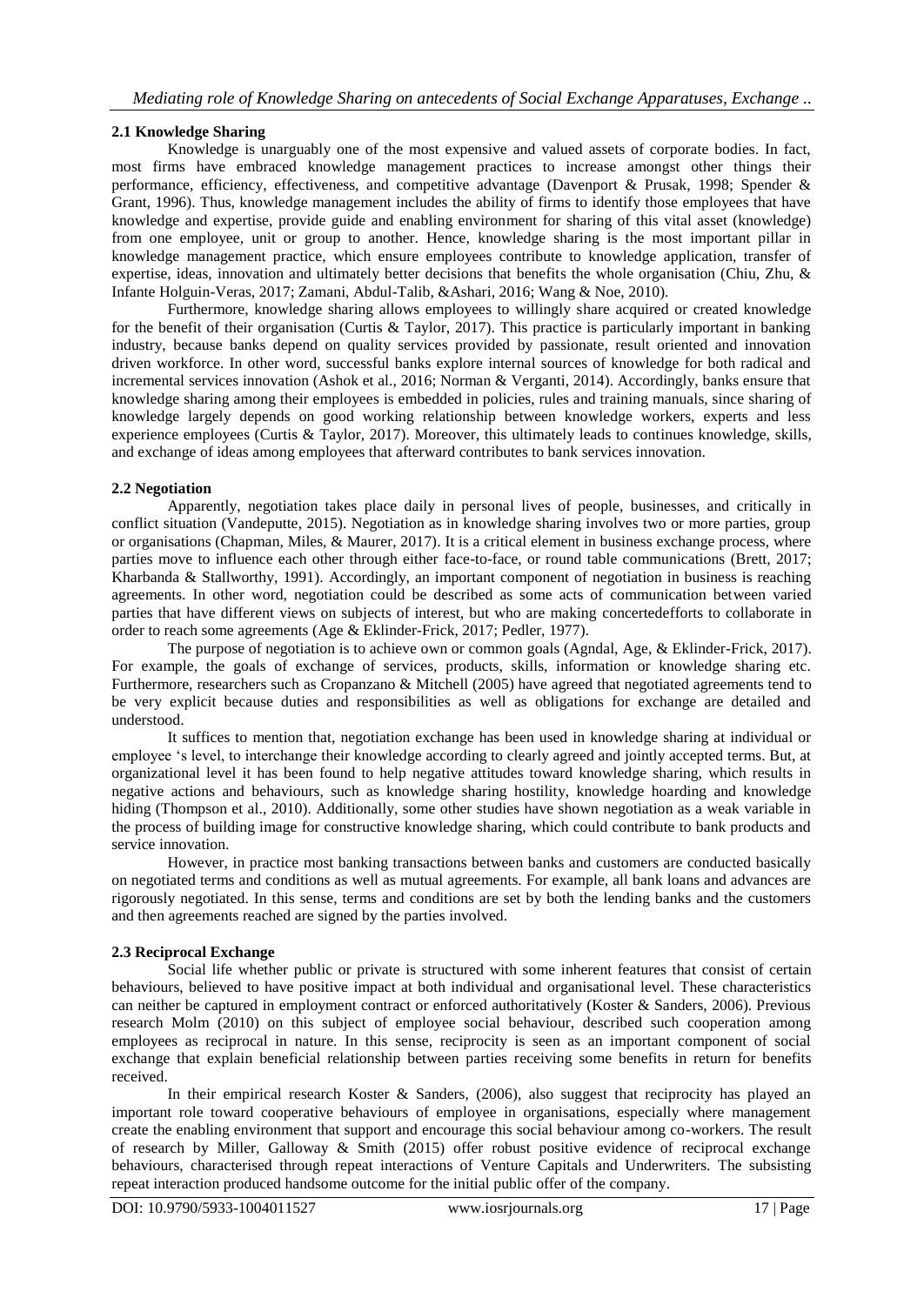Thus, reciprocity as a social exchange apparatus proposed a mutual knowledge exchange among employees in any given organization, because every employee is assumed and recognized to be knowledgeable ((Abu Bakar, Abdul-Talib & Hashim, 2014; Sanders & Schyns, 2006). To this extent, the contributors to sharing of knowledge expect a fair deal of the costs and benefits of sharing their knowledge. However, these expected benefits were not expressly agreed to be reciprocated, rather implied evidenced with repeat interactions.

The norm of reciprocity of the social exchange theory has been investigated in some previous researches that had bearing with knowledge sharing on social networks, social interactions and social relationship (Abu Kashef, Ginige&Hol, 2018; Pai & Tsai, 2016; Serenko & Bontis, 2016). Thus, practically customers become loyal to certain services of banks, because they believe that repeat patronage reciprocate the good service offering of the banks, and encouraged the banks to continuously provides innovative services.

#### **2.4 Relationship Benefits and Investments**

A number of factors are believed to influence employee's participation in knowledge sharing. Bank employees share experiences, knowledge and expertise amongst colleagues, with expected benefits that includes friendship, personal recognition, social relationship and mutually beneficial reciprocal exchange (Molm, 2010).

These benefits connect the receiver of knowledge with the giver of knowledge, and eventually reciprocation of benefits occur. Thus, relationship benefits are regarded important in constructing strong relationships, since it has been proved to reduce ambiguity of service offered, improve perception of trust among fellow employees and generally boost expectation of co-workers in exchange relationships (Park et al.,2015).

On the other hand, relationship investment consists of expenditure on employees, equipment and processes that developed a mindset among employees to sustain social relationship. Similarly, relationship investment encourages profitable reciprocal knowledge exchanges, which inspire employees 'confidence to negotiate and reciprocate shared knowledge with co-workers. Hess et al., (2011) suggest that stable relationships with customers could be developed, where there is clear understanding of exchange relationship characteristics.

In this sense, relationship investment is established to evaluate conceivable relationship benefits based on reciprocation of economic cost and benefits, described in previous researches (Hess et al., 2011; Rusbult et al., 1988). Furthermore, this study also measured relationship investment in the light of knowledge sharing and its impact on bank services innovation.

#### **2.5 Bank Service Innovation**

The impact of financial liberalization and internationalization, has reveals new method of looking at the business environment, particularly the banking industry. For instance, banking currently hinges on knowledge workers to deliver excellent and qualitative products and services (Shih et al., 2010). In fact, the changes in global business has raised up new challenges and set stiff competitions for service innovation in banking industry (Global Banking Outlook (GBO), 2018). These challenges also make information and knowledge sharing for organizations, a foremost means of guaranteeing creativity and sustaining innovative services (Izogo et al., 2017).

The World Bank has launched its knowledge sharing initiative through a platform that shares knowledge with development communities around the world (Egan & Kim, 2000; Cummings, 2003). In Europe and Asia, countries such as Greece, Iran and Malaysia are looking inward for ways to discern their banking product and services to stay afloat and competitive (Abuazoum, Azizan, & Ahmad, 2013; Ahmadi, Daraei, & Kalam, 2012; Chatzoglou & Vraimaki, 2009).

Meanwhile, in Africa and Nigeria in particular, most banks are on red alert for their desire to internally source for employees with talents and knowledge that could be shared to increase service efficiency, creativity and continues services innovation (Chigada & Ngulube, 2015; Oluikpe, 2012; Sodiya et al, 2006).Generally, banks have continued to protect their business environment against possible negative effects of financial slumps, and ensured continuous corporate existence, through complete transition from regulatory driven transformation to innovation-led change (G.B.O., 2018).

Though, scholars have agreed that defining the term innovation is difficult, because it is a multidimensional activity. At the same time, measuring innovation is even more complex, thus requires composite measures that relates innovation capabilities, culture and all the novel activities that leads to developing the best ideas into practical products and services (Gamal, Salah, &Elrayyes, 2011). On the other hand, the place of knowledge is supreme, because know-how and expertise of employees of organization is required for any successful innovative outcome. Accordingly, bank service innovationis premise onstrong organizational culture that encourages sharing of knowledge among employees and influence management attitude towards knowledge sharing.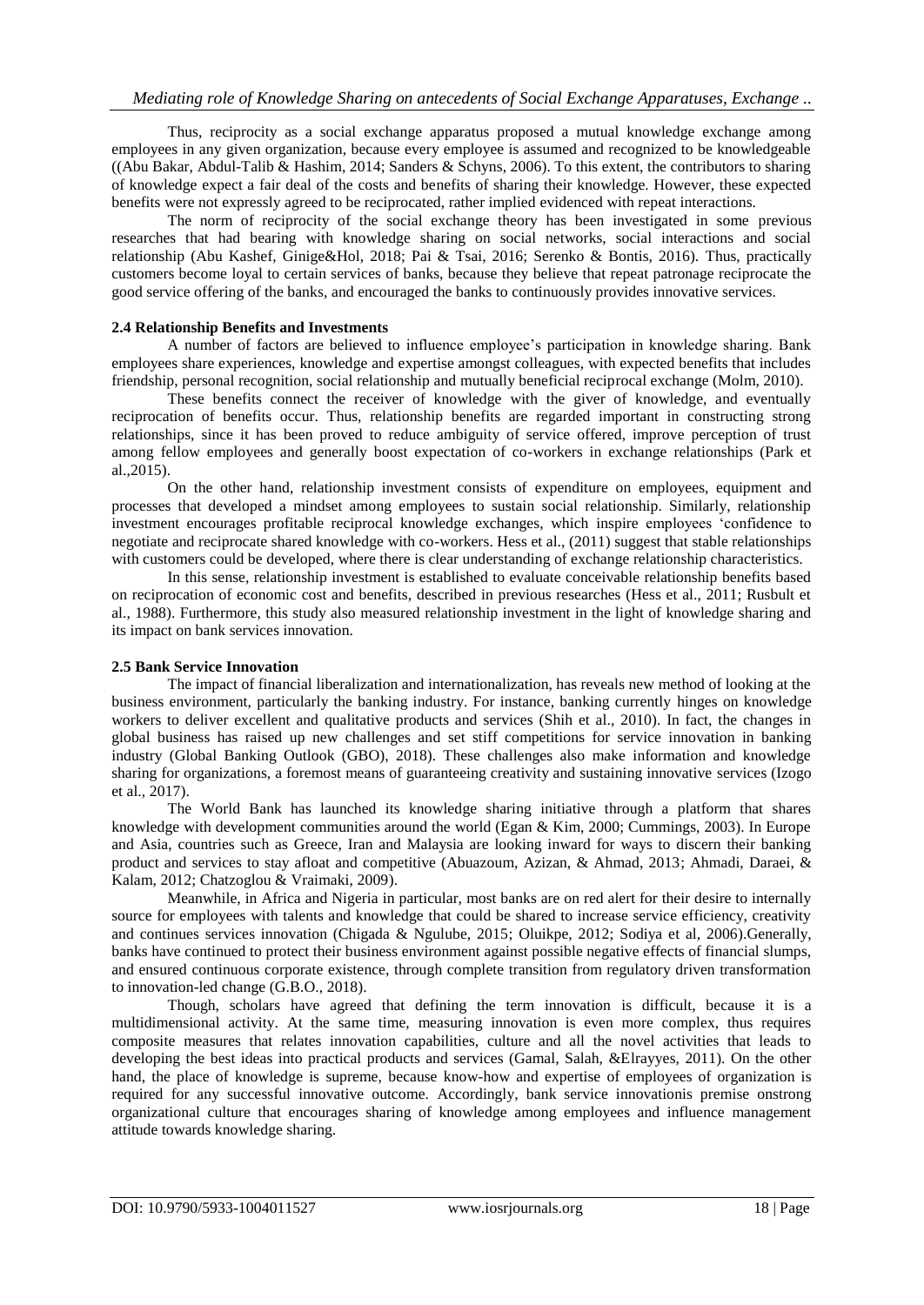## **2.6 Hypotheses Development**

This research outline is characterized with negotiation and reciprocity of the social exchange theory, in addition to relationship benefits and relationship investment of the exchange characteristics as the main independent variables. Knowledge sharing is the mediating variables of the framework, while bank service innovation is the dependent variable representing the outcome of the various relationships.

## **2.6.1 Knowledge Sharing and Bank Service Innovation**

Knowledge sharing has been established to have positive effect for both organisations, customers and employees (Constant et al., 1994; Van Den Hooff et al., 2012; Taghizadeh, et al., 2018). Research findings provide empirical evidence and highlights that shows attitudes, emotions and willingness to share have influence on behaviours of co-workers, organisations and customers in terms of knowledge sharing (Wang & Noe, 2010; Pee & Lee, 2015). Ahmadi et al., (2012) studied factors that impact on knowledge flow between employees and various organizational department, units and group. The result of their study provided useful information and understanding of what banks need to do in order to motivate their employees, to engage in knowledge sharing practices, that positively influences service innovation and efficient service delivery. Thus, the following hypothesis is proposed:

**H<sup>1</sup>** There is significant positive influence of Knowledge Sharing on Bank Service Innovation

## **2.6.2 Negotiation and Knowledge Sharing**

The under-pinning theory of this research is the social exchange theory, which proposed that social behaviours results from exchange process that involves series of interactions and generates obligations among two or more parties (Surma, 2016). These interactions are interwoven and dependent on the actions of parties involved, for the purpose of exchanges that maximize benefits and minimize costs of investments (Cropanzano & Mitchell, 2005). Accordingly, Emerson, (1976) postulates that relationship is for exchange of some economic value and or utility which drive relationship for mutual benefits of parties in the interactions.

Moreover, business exchange involves collaboration and negotiation between two parties, for instance buyers and sellers. In the case of banks, the negotiation is between customers and the bank employees each trying to influence the other for a favorable terms and conditions. Similarly, negotiation provides efficient method of resolving issues of social interaction between individual employee, units or group. Consequently, past studies (Agndal, Åge, & Eklinder-Frick, 2017; Brett, 2017; Chapman et al., 2017; Kharbanda & Stallworthy, 1991; Preuss & van der Wijst, 2017; Serenko & Bontis, 2016; Vandeputte, 2015;) shows that negotiation is a factor that played important role in social interaction, business environment, consummation of business deals and sharing of vital explicit and implicit knowledge among employees of organisations.Thus, this study proposed:

**H2**There is significant positive influence of Negotiation on Knowledge Sharing.

## **2.6.3 Reciprocity and Knowledge Sharing**

Research on reciprocal social exchange mechanism shows some beneficial outcome, because it tends to produce trust and high sense of mutual obligations among employee, organisation and all exchange partners (Larry Reynolds & Skoro, 1996; Shores et al., 2009;). Although, reciprocal form of exchange suggests future return and the time in which reciprocation takes place cannot be specified. Blau (1964) argued that people do expect favours from exchange partners, and return favours done to them.

Likewise, reciprocity as a social exchange mode advocates that knowledge sharing is mutual, and perceived to be fair by parties involved in the exchange (Randhawa, et al.,2017; Razmerita, 2016). Thus, participants expect mutual reciprocity that warrants costs of sharing, equal to benefits of efforts and time expended in sharing their knowledge (Blau, 1964; Chiu et al., 2006; Davenport & Prusak, 1998). Consequently, this study proposed the following hypothesis:

**H3**There is significant positive influence of Reciprocity on Knowledge Sharing

## **2.6.4 Relationship Benefit - Relationship Investment and Knowledge Sharing**

Prior empirical evidence by Shore et al. (2009) argued that economic exchange is squarely the result of collaboration between two parties sharing for some financial benefits. However, this contradicts other studies on exchange characteristics i.e. relationship benefits and investment such as Hess et al., (2011), Molm (2010) andPark et al., (2015); who suggest other benefits, such as personal recognition, social relationship, and other constructs that encourage the development of positive mindset between parties and sustainable socialrelationship among employees in organisations. Similarly, participants in knowledge sharing perceives certain benefits which facilitate decision to share knowledge. Previous research has addressed the benefits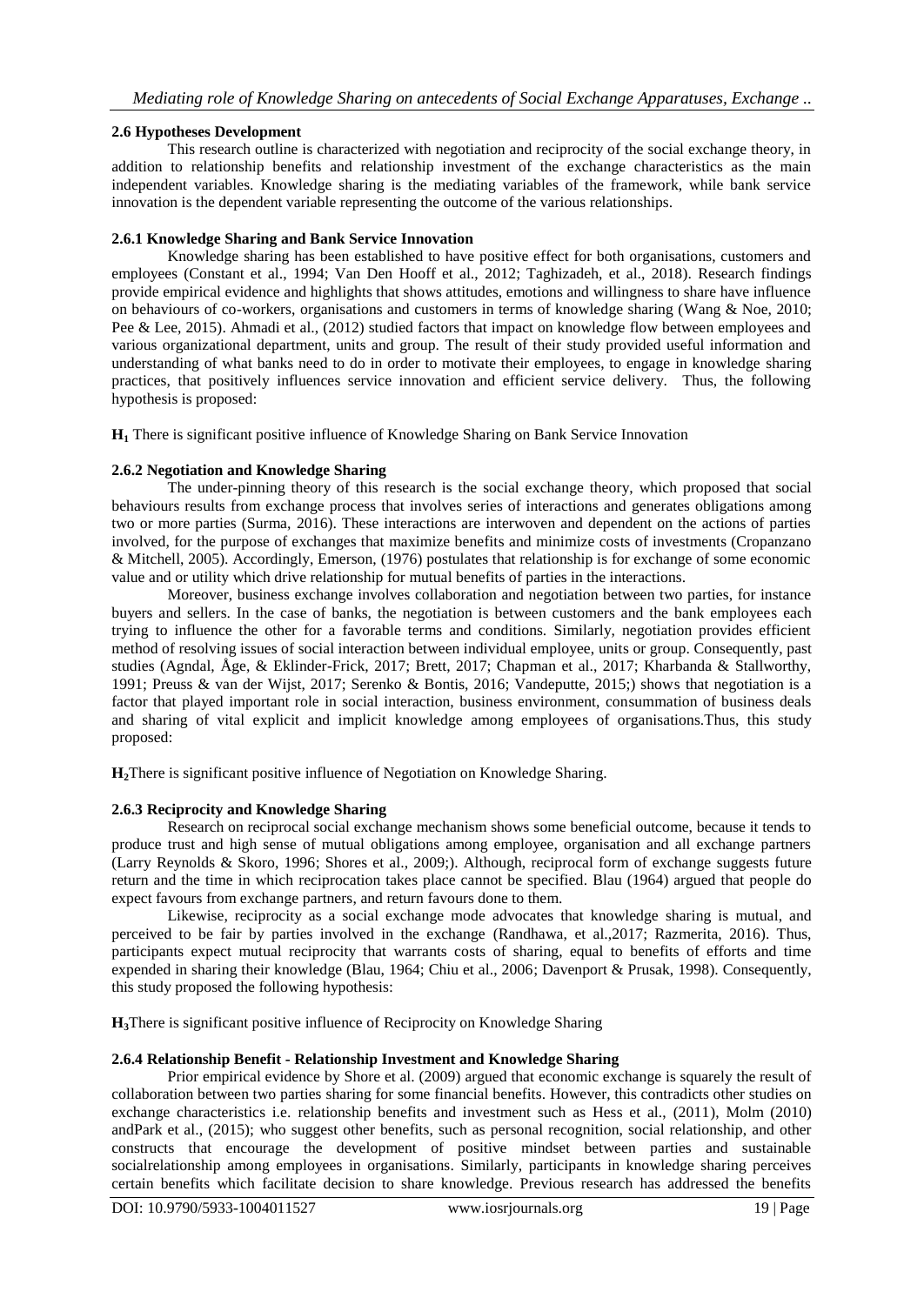accrued to organization in relationship with consumers and employees (Gummesson, 1999). Additionally, an exploratory research (Sweeney & Webb, 2002), established that benefits accrued at both organizational and individual levels.

Whereas, relationship investment generates strong customer relationship by promoting relationship quality, strong commitments and loyalty between buyers and sellers and then between employees and their organisations (De Wulf, et al., 2001;2003; Dagger, David & Ng, 2011; Dagger & O'Brien, 2010; Park, et al., 2015; Shi, et al., 2016; Vázquez-Casielles, et al., 2017). In some recent studies (Deb, 2018;Chiou, Chou & Shen, 2017), also confirmed and provided some empirical evidence of the impact of relationship investment on relationship quality.

Consequently, the following hypotheses have been developed to support the investigations of exchange characteristics and knowledge sharing:

**H4**There is significant positive influence of Relationship Benefit on Knowledge Sharing **H5**There is significant positive influence of Relationship Investment on Knowledge Sharing

#### **2.6.5 Mediating role of Knowledge sharing**

These constructs combined were used as vehicle in analyzing knowledge sharing among bank employees, and to assess impact of knowledge sharing activities on bank service innovations. Prior research by Davenport & Prusak (1998), has shown that effective sharing of tacit knowledge andexperience have significant impact on organizational innovative outcomes.

Banks seek ways to increase sources of generating new knowledge and distributing knowledge among its most vital asset – employees. This is in order to enhance their knowledge repository, and also to ensure continuous service improvement and innovation for sustainable business development (Al-Busaidi & Olfman, 2017; Ahmad & Daghfous, 2010).

Thus, this study proposes knowledge sharing as mediating between social exchange mechanism i.e. negotiation and reciprocity, exchange characteristics and bank service innovation, hence the following hypotheses are formulated:

**H6**The relationship between Negotiation and Bank Service Innovation is mediated by Knowledge Sharing

**H7**The relationship between Reciprocity and Bank Service Innovation is mediated by Knowledge Sharing **H8**The relationship between Relationship Benefit and Bank Service Innovation is mediated by Knowledge Sharing.

**H9**Therelationship between Relationship Investment and Bank Service Innovation is mediated by Knowledge Sharing.



Research Model - figure I.

## **III. Methodology**

The six (6) variables of the study namely; Bank Service Innovation, Knowledge Sharing, Negotiation, Reciprocity, Relationship Benefit and Relationship Investment were measured using items adapted as follows: Six (6) items that measured knowledge sharing construct were adapted from Park et al., (2015); Eleven (11)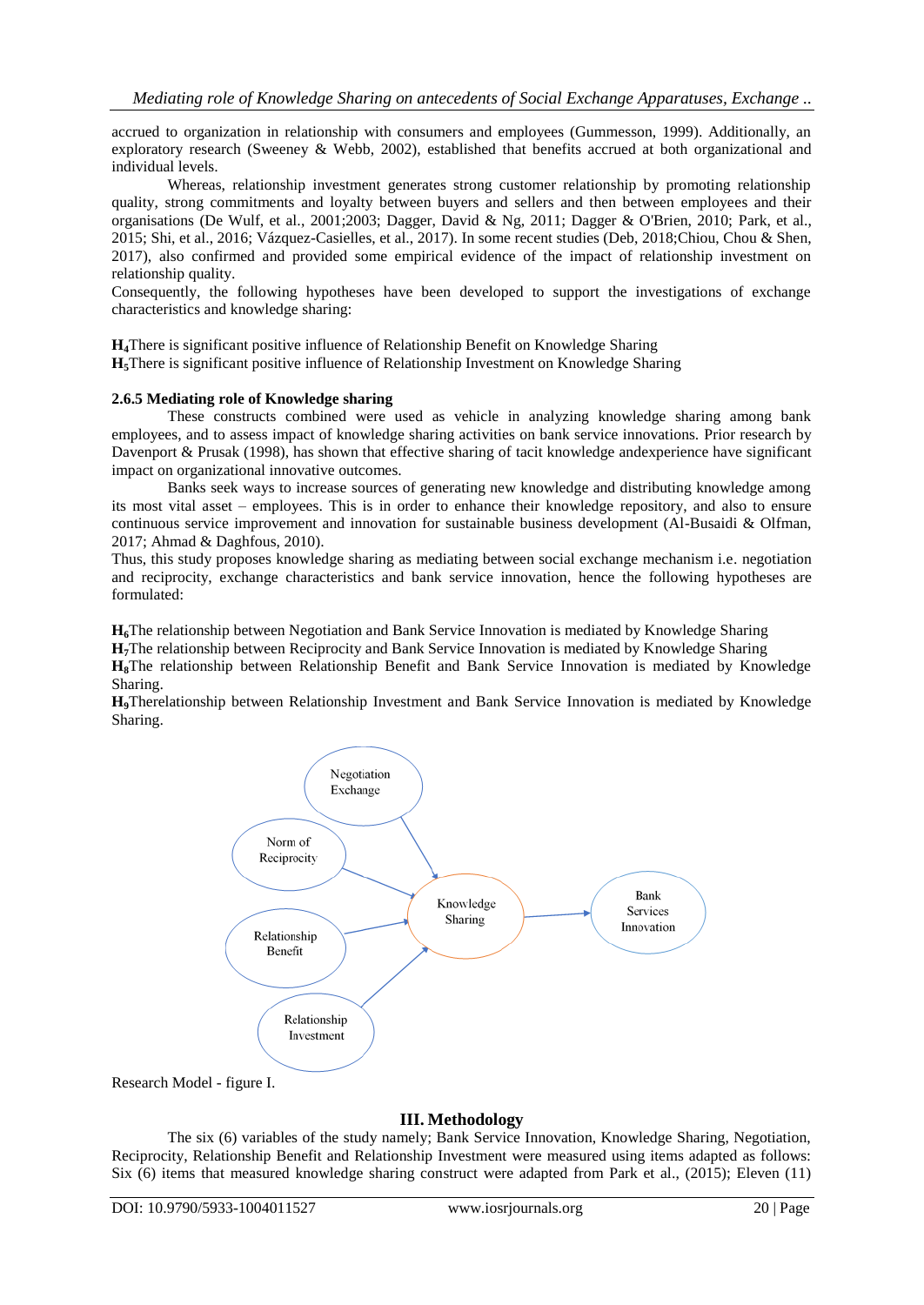items that measure bank services innovation construct were adapted from De Brentani, (1993), Menor & Roth, (2007) and Chen et al., (2012); Three (3) items that measured reciprocity construct were adapted from, Serenko & Bontis, (2016); Similarly, three (3) items that measured negotiation construct were also adapted from Serenko & Bontis, (2016). Furthermore, six (6) items that measured relationship benefits were adapted from Sweeney & Webb, (2002); while three (3) items that measured relationship investment construct were adapted from De Wulf et al., (2001), respectively. These items were answered on a 7-point Likert scales, ranging from entirely disagree to entirely agree. Data was collected using printed and online questionnaire which contained statements and questions about the study variables and demographic information about the respondents and their respective banks.

The population of the study is a total of 77,690 (NBS, 2017), senior staff of deposit money banks in Nigeria. Hence based on Krejcie and Morgan (1970), the sample was collected using a multi-stage cluster sampling technique (Sekaran & Bougie, 2009). The sample size is adequate, based on number of parameters and rule of thumbs such as Cohen's statistical power (Cohen, 1988) and Hulland' 10x rule (Hulland, 1999). Based on the above therefore, a total of 540 printed and online questionnaires were sent to the respondents through onlineemail addresses, traditional postage and physical delivery. 298 valid responses were collected and analyzed.

The collected data were analyzed using Partial Least Squares Structural Equation Modeling technique, with Ringle, Wende, and Will (2013) SmartPLS 3.2.8 software. Measurement model assessment was conducted to measure the desirability of the items in measuring the constructs, while structural model assessment was conducted to test the direct as well as the mediating hypotheses of the study (Ramayah, Cheah, Chuah, Ting, & Memon, 2016).

#### **IV. Results**

Prior to assessment of measurement and structural models, data were subjected to preliminary screening using SPSS version 22. Data were checked for magnitude of missing values. The missing data was found to be negligible, thus were replaced using mean of the variables(Hair et al., 2010; Pallant, 2010). Data were further checked for outliers using Mahalanobis distance as against Chi-square value. It was found that the cases with Mahal distance greater than the Chi-square value, suggesting the presence of multivariate outliers (Tabachnick & Fidell, 2007). However, the cases were retained.

Normality was also assessed using Kolmogrov-Smornov and Shapiro-Wilk statistics (Razali & Wah, 2011). It was found that the data is not normally distributed, because the variables were found to be statistically significant, suggesting violation of normality assumption. This justifies the use of PLS-SEM analysis technique in this study (Hair, Hult, Ringle, & Sarstedt, 2014).

| Table 1                                                         |                   |          |                         |                                 |                                         |  |  |  |
|-----------------------------------------------------------------|-------------------|----------|-------------------------|---------------------------------|-----------------------------------------|--|--|--|
| <b>Internal Consistency Reliability and Convergent Validity</b> |                   |          |                         |                                 |                                         |  |  |  |
| <b>Constructs</b>                                               | <b>Items</b>      | Loadings | <b>Cronbach's Alpha</b> | Composite<br><b>Reliability</b> | <b>Average Variance Extracted (AVE)</b> |  |  |  |
| <b>Bank Service Innovation</b>                                  | <b>BSI01</b>      | 0.78     | 0.919                   | 0.933                           | 0.561                                   |  |  |  |
|                                                                 | <b>BSI02</b>      | 0.857    |                         |                                 |                                         |  |  |  |
|                                                                 | <b>BSI03</b>      | 0.851    |                         |                                 |                                         |  |  |  |
|                                                                 | <b>BSI04</b>      | 0.75     |                         |                                 |                                         |  |  |  |
|                                                                 | <b>BSI05</b>      | 0.812    |                         |                                 |                                         |  |  |  |
|                                                                 | <b>BSI06</b>      | 0.872    |                         |                                 |                                         |  |  |  |
|                                                                 | <b>BSI07</b>      | 0.655    |                         |                                 |                                         |  |  |  |
|                                                                 | <b>BSI08</b>      | 0.605    |                         |                                 |                                         |  |  |  |
|                                                                 | <b>BSI09</b>      | 0.66     |                         |                                 |                                         |  |  |  |
|                                                                 | <b>BSI10</b>      | 0.613    |                         |                                 |                                         |  |  |  |
|                                                                 | <b>BSI11</b>      | 0.716    |                         |                                 |                                         |  |  |  |
| <b>Knowledge Sharing</b>                                        | KSH01             | 0.859    | 0.920                   | 0.936                           | 0.711                                   |  |  |  |
|                                                                 | KSH02             | 0.792    |                         |                                 |                                         |  |  |  |
|                                                                 | KSH03             | 0.891    |                         |                                 |                                         |  |  |  |
|                                                                 | KSH04             | 0.882    |                         |                                 |                                         |  |  |  |
|                                                                 | KSH <sub>05</sub> | 0.836    |                         |                                 |                                         |  |  |  |
|                                                                 | KSH06             | 0.794    |                         |                                 |                                         |  |  |  |
| <b>Negotiation</b>                                              | NEX01             | 0.676    | 0.777                   | 0.871                           | 0.696                                   |  |  |  |
|                                                                 | NEX <sub>02</sub> | 0.92     |                         |                                 |                                         |  |  |  |
|                                                                 | NEX03             | 0.885    |                         |                                 |                                         |  |  |  |
| Reciprocity                                                     | NOR01             | 0.797    | 0.750                   | 0.848                           | 0.650                                   |  |  |  |
|                                                                 | <b>NOR02</b>      | 0.77     |                         |                                 |                                         |  |  |  |
|                                                                 | NOR <sub>03</sub> | 0.851    |                         |                                 |                                         |  |  |  |
| <b>Relationship Benefit</b>                                     | RBN01             | 0.897    | 0.886                   | 0.889                           | 0.579                                   |  |  |  |
|                                                                 | RBN02             | 0.868    |                         |                                 |                                         |  |  |  |
|                                                                 | RBN03             | 0.793    |                         |                                 |                                         |  |  |  |
|                                                                 | RBN04             | 0.74     |                         |                                 |                                         |  |  |  |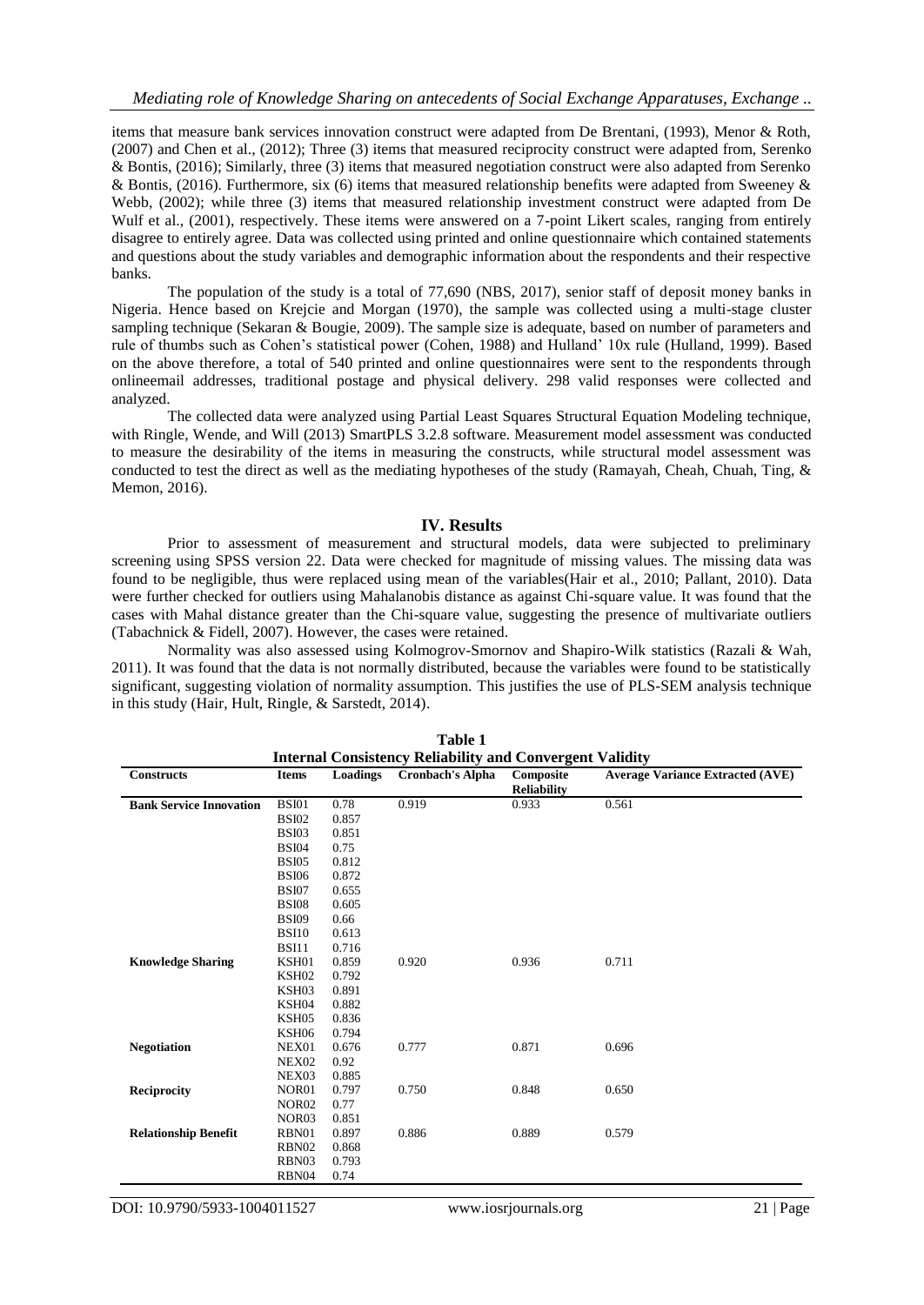| 0.693<br>0.514<br>0.872<br>0.918<br>0.788<br>0.867<br>0.938<br>0.851 | RBN05<br>RBN06<br>RIN <sub>01</sub><br><b>Relationship Investment</b><br>RIN02<br>RIN03 |
|----------------------------------------------------------------------|-----------------------------------------------------------------------------------------|
|----------------------------------------------------------------------|-----------------------------------------------------------------------------------------|

#### **4.1 Measurement Model Assessment**

PLS standard algorism was run and factor loadings were obtained. Based on Table 1, all the items have met and exceeded a minimum benchmark according to Hair et al. (2014). Similarly, the composite reliability and average variance extracted (AVE) have exceeded 0.7 and 0.5 thresholds respectively. Therefore it is safe to conclude that internal consistency reliability and convergent validity have been achieved (Chin & Todd, 1995; Hair, et al., 2011).



**Figure 2:** Measurement Model

In the same vein, the discriminant validity was assessed using Fornell and Larcker (1981)'s criteria, where the square root of the AVE was compared to the correlation between the constructs. The criterion is that the square root of the AVE should be greater than the correlation between the constructs and any other construct in the model Fornell and Larcker (1981). As evidenced in Table 2, the criterion has been met.

| Discriminant Validity |                            |       |       |          |          |       |       |       |
|-----------------------|----------------------------|-------|-------|----------|----------|-------|-------|-------|
|                       | Constructs                 |       |       |          |          |       | o     | AVE   |
|                       | 1) Bank Service Innovation | 0.749 |       |          |          |       |       | 0.561 |
|                       | 2) Knowledge Sharing       | 0.923 | 0.843 |          |          |       |       | 0.711 |
|                       | 3) Negotiation             | 0.329 | 0.311 | 0.834    |          |       |       | 0.696 |
|                       | 4) Reciprocity             | 0.231 | 0.197 | 0.291    | 0.806    |       |       | 0.650 |
|                       | 5) Relationship Benefit    | 0.366 | 0.297 | $-0.228$ | $-0.272$ | 0.761 |       | 0.579 |
|                       | 6) Relationship Investment | 0.123 | 0.134 | $-0.235$ | $-0.187$ | 0.318 | 0.888 | 0.788 |

**Table 2**

# **4.2 Structural Model**

To test the hypotheses in this study, a bootstrapping procedure was conducted in SmartPLS 3 as demonstrated in Ramayah et al. (2016) and values for path coefficient, standard error, t value and p value were obtained. As depicted in Table 3, based on 95% confidence interval, the direct relationship between Knowledge Sharing and Bank Service Innovation was found to be statistically significant (p. 0.000). Also, statistically significant are the direct relation between Negotiation, Reciprocity, Relationship Benefit, Relationship Investment and Knowledge Sharing (p.  $\leq 0.005$ ). These findings are consistent with several extant studies (Serenko & Bontis, 2016; Sweeney & Webb, 2002; De Wulf et al., 2001; Park et la., 2015) respectively.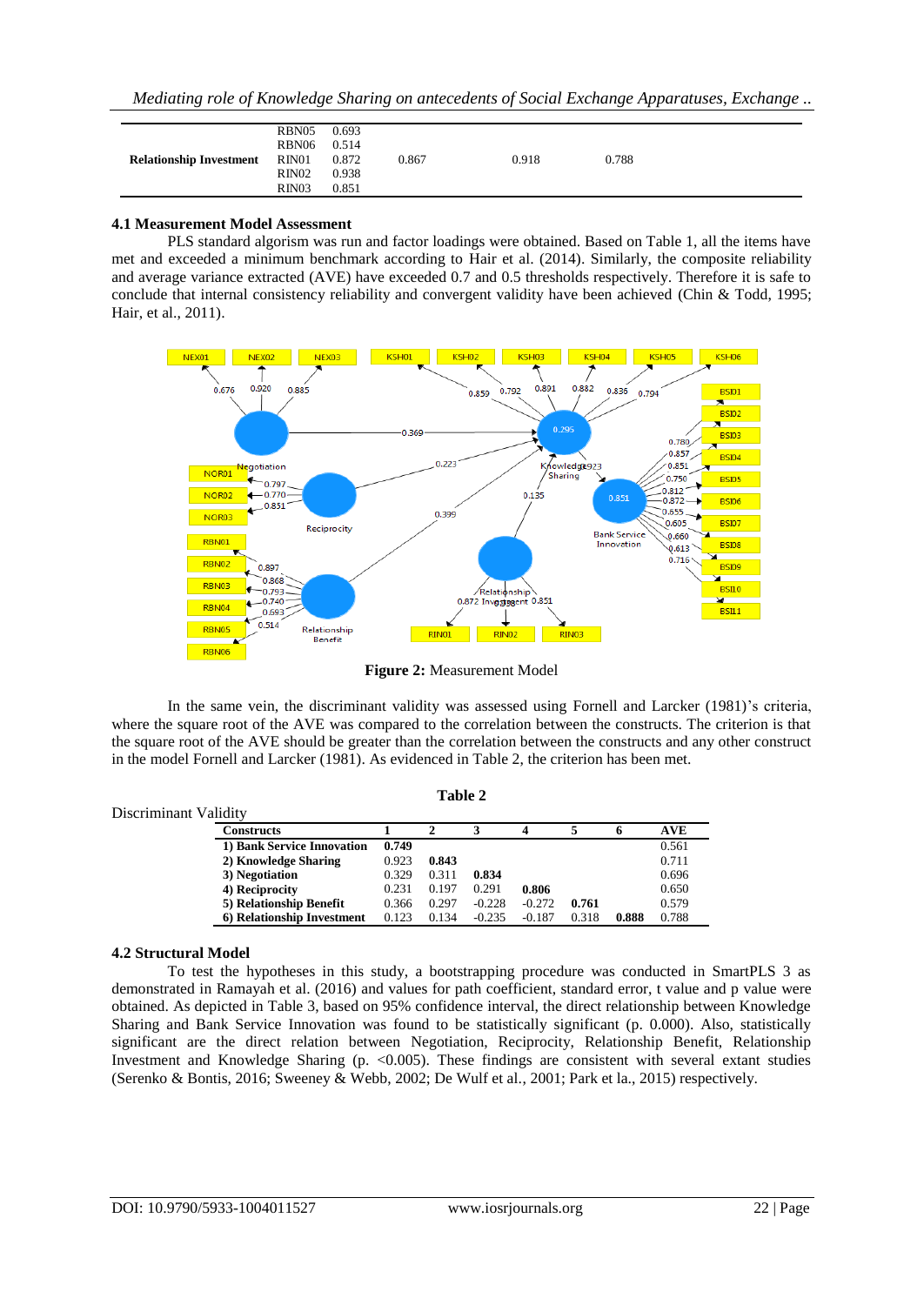**Table 3**

| <b>Direct Hypotheses</b> | <b>Path Coefficient</b> | <b>Std Error</b> | <b>T</b> Statistics | <b>P</b> Values |
|--------------------------|-------------------------|------------------|---------------------|-----------------|
| $\rm H_{i}$              | 0.923                   | 0.008            | 110.835             | 0.000           |
| H <sub>2</sub>           | 0.369                   | 0.052            | 7.114               | 0.000           |
| H <sub>3</sub>           | 0.223                   | 0.044            | 5.101               | 0.000           |
| $\rm{H}_{4}$             | 0.399                   | 0.081            | 4.941               | 0.000           |
| $H_5$                    | 0.135                   | 0.057            | 2.355               | 0.019           |

Furthermore,  $R^2$  was used to assess the extent to which the exogenous constructs are responsible for the changes in the endogenous constructs. As shown in Figure 1, the  $R^2$  values are 0.295 and 0.851 for Knowledge Sharing and Bank Service Innovation respectively. Three levels of  $R<sup>2</sup>$  assessment were recommended by Cohen (1988) and Chin (1998).These are substantial (0.26 and 0.67), moderate (0.13 and 0.33) and weak (0.02 and 0.19) respectively. Therefore, based on the two criteria, the variance explained is substantial.

#### **Table 4**

| inconduing (interact) if y pounds os                |                     |                  |                     |                 | <b>Bootstrapped Confidence Interval</b> |        |
|-----------------------------------------------------|---------------------|------------------|---------------------|-----------------|-----------------------------------------|--------|
| <b>Mediating</b><br>(Indirect)<br><b>Hypotheses</b> | Path<br>Coefficient | <b>Std Error</b> | <b>T</b> Statistics | <b>P</b> Values | 95% LL                                  | 95% UL |
| $\rm H_6$                                           | 0.341               | 0.048            | 7.111               | 0.000           | 0.247                                   | 0.435  |
| H <sub>7</sub>                                      | 0.206               | 0.041            | 5.074               | 0.000           | 0.125                                   | 0.286  |
| $H_8$                                               | 0.368               | 0.075            | 4.913               | 0.000           | 0.221                                   | 0.515  |
| H۰                                                  | 0.125               | 0.053            | 2.365               | 0.018           | 0.021                                   | 0.228  |

The four (4) hypothesized mediating effects were also tested. In this regard, Hayes (2009) method of bootstrapping the indirect effect was used to assess the mediating effect. As depicted in Table 4, all the hypotheses are accepted at p. value <0.05. Similarly, for all the four indirect paths, zero does not straddle between the upper and the lower bounds. This further signifies that there is mediating effect according to Preacher and Hayes (2008).



## **Figure 3:** Structural Model

#### **V. Discussions and conclusion**

Based on the phenomena highlighted in the background of study and the objectives of the study, relevant extant literatures were reviewed. The objective of the research is to explore knowledge sharing as the mediating variable of the various relationships between social exchange apparatuses of the social exchange theory, exchange characteristic and bank service innovation. From the result of the analyses, it is evidently clear that there is significant direct positive relationship between the predictor variables; negotiation, reciprocity, relationship benefit, relationship investment and knowledge sharing on one hand, and the outcome variable bank service innovation. It is therefore safe to conclude that bank's ability to innovate distinctive service offerings depends largely on the extent to which their employees engage in rigorous negotiation. The additional lessons learnt from this study clearly shows that both norm of reciprocity and negotiation exchange constructs are

Mediating (Indirect) Hypotheses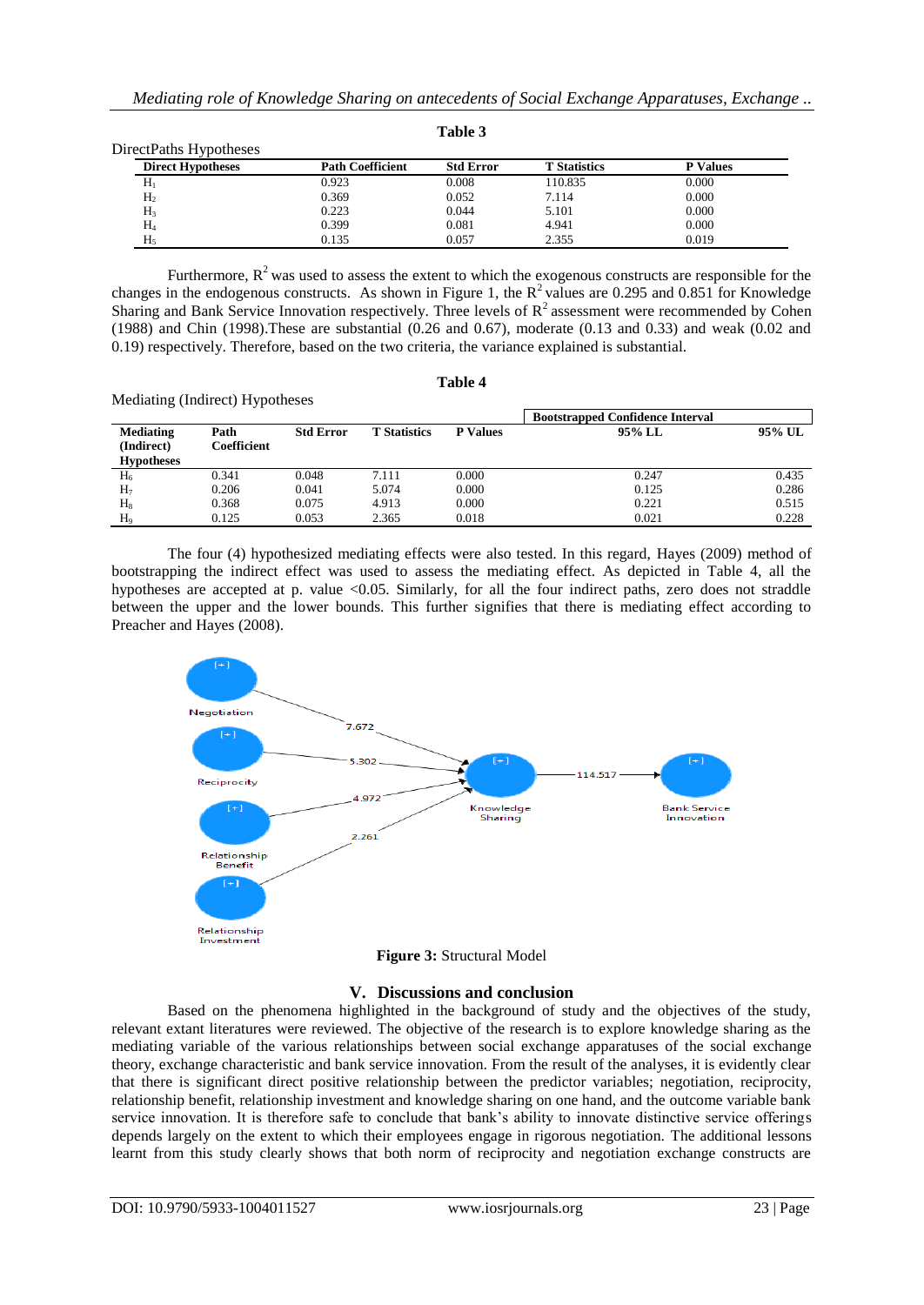substantially used in business dealings, family life and public and private sector organisations, to achieve their diverse goals. This is supported by the research measurement and structural model analysis.

Furthermore, bank service innovation capability is contingent on how employees' social interactions results into mutually beneficial exchange of information among bank employees. Similarly, innovative capability of deposit money banks' service offerings depends on the employees' perceived efforts in establishing social interaction and the subsequent outcome of such relationship.

It is further substantiated that knowledge sharing among bank employees has significant mediating effect on the relationship between negotiation, reciprocity, relationship benefit, relationship investment and bank service innovation. This indicates knowledge sharing is an important intervening variable which helped in generating quality ideas, stimulating healthy social relationship and strategically developing new ways of ensuring commitment to continuous bank services innovation. To sum up, based on literature reviewed and the findings of this study, banks with proper mix of social behaviours among its employees, strong negotiation and reciprocation elements, dynamic relationship benefits and evolving investment profile in knowledge sharing can stimulate rapid innovative services. Hence, banks that effectively embrace these variables are better positioned to lead in service innovation as predicted in the research.

It is therefore imperative that banks formulate and implement deliberate policies and programs that improve their social relationship, strengthen collaboration among knowledge-workers and knowledge-recipients, enhance banks' ability to provide qualitative, efficient and innovative services. In the same vein, implementing this study will assist banks employees cement the existing mutually beneficial social relationship among them, hence results into guaranteed continuous services innovation in banking industry. Furthermore, bank executive management can use these findings to encourage knowledge sharing among employees as a strategic means towards enduring services innovation.

#### **VI. Conclusion**

Inconclusion, the current study reveals some emerging theoretical and practical contributions on the topic discussed. Thus, several research theories have been used to study the concept of knowledge sharing, but the social exchange theory used in this study has been found to be superior in explaining knowledge sharing. Also, this research has great theoretical implication by linking knowledge sharing and bank service innovation. Similarly, the practical contribution of this study is on its capacities to promote service innovation in banks.

Furthermore, the current study has assembled some definite constructs i.e. norm of reciprocity, negotiation exchange, relationship benefits, relationship investment,which helped to determined knowledge sharing among bank employees, through empirical test that supported our predictions and stated objectives of the study. Notwithstanding its many contributions, the current study may be improved in a number of ways, which may include investigating the phenomena from different methodological and/or contextual perspectives.

#### **References**

- [1]. Abu Bakar, A. R., Abdul Talib, A. N., & Hashim, F. (2014). Restoring service quality, satisfaction and loyalty in higher education institutions through market orientation. *Journal for Global Business Advancement, 7(1), 88-107.*
- [2]. Abu Kashef, M., Ginige, A., &Hol, A. (2018). Framework for enhancing online working-together relations. *Journal of Information, Communication and Ethics in Society*.
- [3]. Abuazoum, A. A., Azizan, N., & Ahmad, N. (2013). Knowledge Sharing for the Islamic Banking Sector in Malaysia. *International Journal of Computer and Communication Engineering*, *2(3), 368.*
- [4]. Adewuyi, I. D. (2011). Electronic banking in Nigeria: challenges of the regulatory authorities and the way forward. *International Journal of Economic Development Research and Investment*, 2(01), 149-156.
- [5]. Åge, L. J., & Eklinder-Frick, J. (2017). Goal-oriented balancing: happy–happy negotiations beyond win–win situations. *Journal of Business & Industrial Marketing*, *32*(4), 525-534.
- [6]. Agndal, H., Åge, L. J., & Eklinder-Frick, J. (2017). Two decades of business negotiation research: an overview and suggestions for future studies. *Journal of Business & Industrial Marketing, 32(4), 487-504*.
- [7]. Ahmad, N., & Daghfous, A. (2010). Knowledge sharing through inter-organizational knowledge networks: Challenges and opportunities in the United Arab Emirates. *European Business Review*, *22*(2), 153-174.
- [8]. Ahmadi, S. A. A., Daraei, M. R., & Kalam, R. F. (2012). Analysis of knowledge sharing in banking industry. *Interdisciplinary Journal of Contemporary Research in Busıness*, *4*(7), 815-827.
- [9]. Al-Busaidi, K. A., & Olfman, L. (2017). Knowledge sharing through inter-organizational knowledge sharing systems. *VINE Journal of Information and Knowledge Management Systems*, *47*(1), 110-136.
- [10]. Ashok, M., Narula, R., & Martinez-Noya, A. (2016). How do collaboration and investments in knowledge management affect process innovation in services? *Journal of Knowledge Management*, *20*(5), 1004-1024.
- [11]. Ayo, C. K., Oni, A. A., Adewoye, O. J., & Eweoya, I. O. (2016). E-banking users' behaviour: e-service quality, attitude, and customer satisfaction. *International Journal of Bank Marketing*, *34*(3), 347-367.
- [12]. Blau, P. M. (1964). *Exchange and power in social life*. Transaction Publishers.
- [13]. Brett, J. M. (2017). Culture and negotiation strategy. *Journal of Business & Industrial Marketing*, *32*(4), 587-590.
- [14]. Chapman, E., Miles, E. W., & Maurer, T. (2017). A proposed model for effective negotiation skill development. Journal of Management Development, 36(7), 940-958.
- [15]. Chatzoglou, P. D., & Vraimaki, E. (2009). Knowledge-sharing behaviour of bank employees in Greece. *Business Process Management Journal*, *15*(2), 245-266.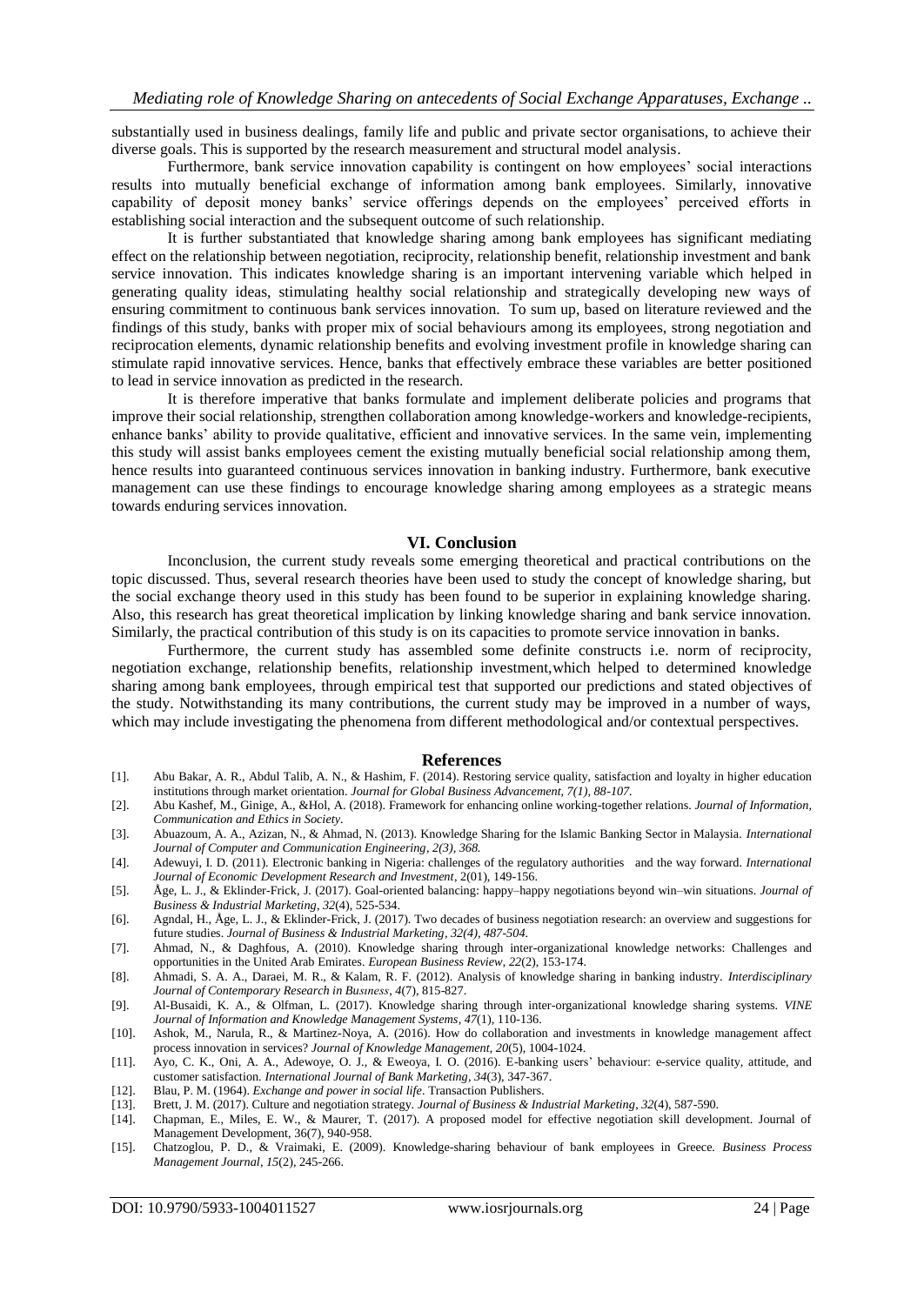- [16]. Chigada, J. & Ngulube, P., 2015, ‗Knowledge-management practices at selected banks in South Africa', *South African Journal of Information Management* 17(1), Art. #634, 10 pages. http://dx.doi.org/10.4102/ sajim. v17i1.634 592.
- [17]. Chin, W. W., & Todd, P. A. (1995). On the use, usefulness, and ease of use of structural equation modeling in MIS research: a note of caution. MIS quarterly, 237-246.
- [18]. Chiou, J. S., Chou, S. Y., & Shen, G. C. C. (2017). Consumer choice of multichannel shopping: The effects of relationship investment and online store preference. *Internet Research*, *27*(1), 2-20.
- [19]. Chiu, C. M., Hsu, M. H., & Wang, E. T. (2006). Understanding knowledge sharing in virtual communities: An integration of social capital and social cognitive theories. *Decision support systems*, *42*(3), 1872-1888.
- [20]. Chiu, H., Zhu, Y. Q., & Infante Holguin-Veras, E. J. (2017). It is more blessed to give than to receive: Examining the impact of knowledge sharing on sharers and recipients. *Journal of Knowledge Management*, (just-accepted), 00-00.
- [21]. Cohen, J. (1988). Statistical power analysis for the behavioral sciences 2nd edn: Erlbaum Associates, Hillsdale.
- [22]. Constant, D., Keisler, S., Sproull, L., 1994. What's mine is ours, or is it? A study of attitudes about information sharing. Information Systems Research 5 (4),  $400\pm421$
- [23]. Cook, K. S., Cheshire, C., Rice, E. R., & Nakagawa, S. (2013). Social exchange theory. In *Handbook of social psychology*(pp. 61- 88). Springer, Dordrecht.
- [24]. Cropanzano, R., & Mitchell, M. S. (2005). Social exchange theory: An interdisciplinary review. *Journal of management*, *31*(6), 874-900.
- [25]. Cummings, J. (2003). Knowledge sharing. *Washington DC: The World Bank*.
- [26]. Curran, J. M., & Meuter, M. L. (2005). Self-service technology adoption: comparing three technologies. *Journal of Services Marketing*, *19*(2), 103-113.
- [27]. Curtis, M. B., & Taylor, E. Z. (2017). Developmental mentoring, affective organizational commitment, and knowledge sharing in public accounting firms. *Journal of Knowledge Management*, (just-accepted), 00-00.
- [28]. Dagger, T. S., & O'Brien, T. K. (2010). Does experience matter? Differences in relationship benefits, satisfaction, trust, commitment and loyalty for novice and experienced service users. *European Journal of Marketing*, *44*(9/10), 1528-1552.
- [29]. Dagger, T. S., David, M. E., & Ng, S. (2011). Do relationship benefits and maintenance drive commitment and loyalty?. *Journal of Services Marketing*, *25*(4), 273-281.
- [30]. Davenport, T. H., & Prusak, L. (1998). *Working knowledge: How organizations manage what they know*. Harvard Business Press.
- [31]. De Wulf, K., Odekerken-Schröder, G., & Iacobucci, D. (2001). Investments in Consumer Relationships: A Cross-Country and Cross-Industry Exploration. *The Journal of Marketing*, 33-50.
- [32]. Deb, M. (2018). Store attributes, relationship investment, culture, religiosity and relationship quality: A cross-cultural study. *International Journal of Retail & Distribution Management*, *46*(7), 615-637.
- [33]. Del Giudice, M., & Della Peruta, M. R. (2016). The impact of IT-based knowledge management systems on internal venturing and innovation: a structural equation modeling approach to corporate performance. *Journal of Knowledge Management*, *20*(3), 484-498.
- [34]. Egan, M. and Kim, J. (2000), ―Knowledge-sharing at the World Bank: building a better knowledge-sharing tool with the Your Net intranetl, Knowledge Management Review, Vol. 3 No. 3, pp. 24-7.
- [35]. Emerson, R. (1976). Social Exchange Theory. *Annual Review of Sociology, 2*, 335-362.
- [36]. Fornell, C., &Larcker, D. F. (1981). Evaluating structural equation models with unobservable variables and measurement error. Journal of marketing research, 39-50.
- [37]. Gamal, D., Salah, T., &Elrayyes, E. N. (2011). How to measure organization Innovativeness. *Technology Innovation and Entrepreneurship Center*.
- [38]. Global Banking Outlook, (2018). http://www.ey.com/gl/en/industries/financial-services/banking---capital-markets/ey-leadingthrough-innovation.
- [39]. Govindarajan, V., & Ramamurti, R. (2011). Reverse innovation, emerging markets, and global strategy. *Global Strategy Journal*, *1*(3‐ 4), 191-205.
- [40]. Gummesson, E. (1999). Total relationship marketing: experimenting with a synthesis of research frontiers. *Australasian Marketing Journal (AMJ)*, *7*(1), 72-85.
- [41]. Hair, J. F. J., Hult, G. T. M., Ringle, C. M., &Sarstedt, M. (2014). A prima on partial least squares structural equation modeling (PLS-SEM). Los Angeles: Sage.
- [42]. Hair, J. F., Ringle, C. M., &Sarstedt, M. (2011). PLS-SEM: Indeed a silver bullet. The Journal of Marketing Theory and Practice, 19(2), 139-152.
- [43]. Halim, H. A., Ahmad, N. H., Ramayah, T., Hanifah, H., Taghizadeh, S. K., & Mohamad, M. N. (2015). Towards an innovation culture: Enhancing innovative performance of MalaysianSMEs. *Academic Journal of Interdisciplinary Studies*, *4*(2), 85.
- [44]. Hayes, A. F. (2009). Beyond Baron and Kenny: Statistical mediation analysis in the new millennium. Communication monographs, 76(4), 408-420.
- [45]. Helfers, R. C., Reynolds, P. D., &Maskály, J. (2018). Applying Social Exchange Theory to Police Deviance: Exploring Self-Protective Behaviors Among Police Officers. *Criminal Justice Review*, 0734016818796547.
- [46]. Hess, J., Story, J., & Danes, J. (2011). A three-stage model of consumer relationship investment. *Journal of Product & Brand Management*, *20*(1), 14-26.
- [47]. Hulland, J. (1999). Use of partial least squares (PLS) in strategic management research: A review of four recent studies. Strategic Management Journal, 20(2), 195-204.
- [48]. Ipe, M. (2003). Knowledge sharing in organizations: A conceptual framework. *Human resource development review*, *2*(4), 337-359.
- [49]. Izogo, E. E., Izogo, E. E., Reza, A., Reza, A., Ogba, I. E., Ogba, I. E., ... & Oraedu, C. (2017). Determinants of relationship quality and customer loyalty in retail banking: Evidence from Nigeria. *African Journal of Economic and Management Studies*, *8*(2), 186- 204.
- [50]. Johnson, M. A., Simmons, W. M., & Sullivan, P. (2017). *Lean Technical Communication: Toward Sustainable Program Innovation*. Routledge.
- [51]. Kaushik, A. K., & Rahman, Z. (2015). An alternative model of self-service retail technology adoption. *Journal of Services Marketing*, *29*(5), 406-420.
- [52]. Kharbanda, O. P., & Stallworthy, E. A. (1991). Negotiation: An essential management skill. *Journal of Managerial Psychology*, *6*(4), 2-52.
- [53]. Kim, H., Park, N. K., & Lee, J. (2014). How does the second-order learning process moderate the relationship between innovation inputs and outputs of large Korean firms? *Asia Pacific Journal of Management*, *31*(1), 69-103.
- [54]. Koster, F., & Sanders, K. (2006). Organisational citizens or reciprocal relationships? An empirical comparison. *Personnel review*, *35*(5), 519-537.
- [55]. Krejcie, R. V., & Morgan, D. W. (1970). Determining sample size for research activities. Educ Psychol Meas.

DOI: 10.9790/5933-1004011527 www.iosrjournals.org 25 | Page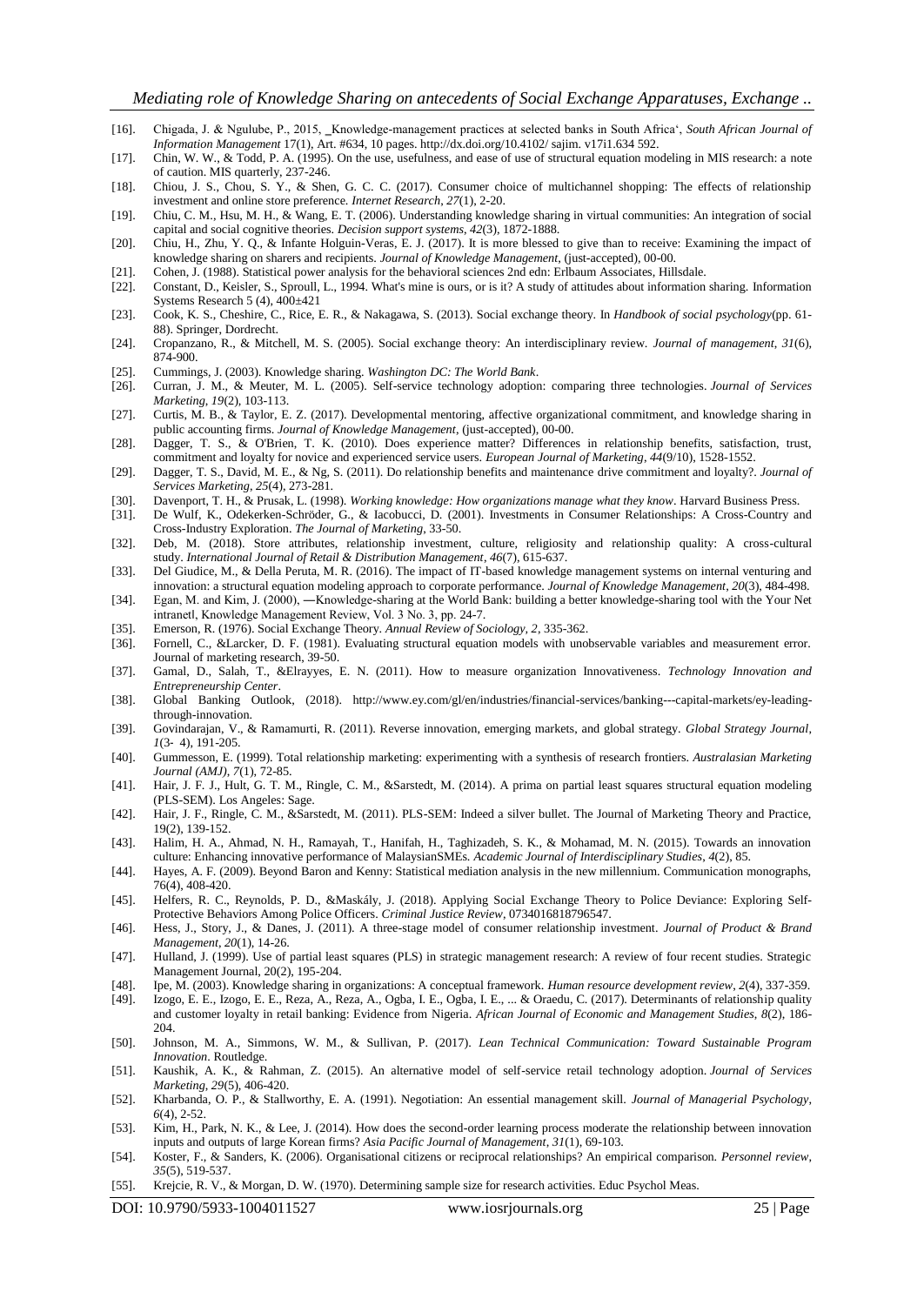- [56]. Larry Reynolds, R., & Skoro, C. (1996). Reciprocity, redistribution and exchange in US management thought. *International Journal of Social Economics*, *23*(8), 3-20.
- [57]. Lee, C. K., & Al-Hawamdeh, S. (2002). Factors impacting knowledge sharing. *Journal of Information & Knowledge Management*, *1*(01), 49-56.
- [58]. Lin, C. P. (2007). To share or not to share: Modelling tacit knowledge sharing, its mediators and antecedents. *Journal of Business Ethics*, *70*(4), 411-428.
- [59]. Lin, H. F., & Lee, G. G. (2004). Perceptions of senior managers toward knowledge-sharing behaviour. *Management decision*, *42*(1), 108-125.
- [60]. Miller, D. R., Galloway, T. L., & Smith, D. B. (2015). What°F s in it for me? Reciprocal exchanges between underwriters and venture capitalists. *New England Journal of Entrepreneurship*, *18*(2), 11-18.
- [61]. Molm, L.D. (2003). Theoretical comparisons of forms of exchange", *Sociological Theory*, Vol. 21 No. 1, pp. 1-17.
- [62]. Molm, L.D. (2010). The structure of reciprocity. *Social Psychology Quarterly*, 73(2), 119-131.
- [63]. Norman, D. A., & Verganti, R. (2014). Incremental and radical innovation: Design research vs. technology and meaning change. *Design issues*, *30*(1), 78-96.
- [64]. Olotu, A. O., Maclayton, D. W., & Opara, B. C. (2010). An empirical study of relationship marketing orientation and bank performance. *Research Journal of International Studies*, *16*(9), 47-57.
- [65]. Oluikpe, P. (2012). Developing a corporate knowledge management strategy. *Journal of Knowledge Management*, *16*(6), 862-878.
- [66]. Oparaocha, G. O., & Bitsch, M. S. (2015, January). Towards Building Internal Social Network Architecture that Drives Innovation. In *Academy of Management Proceedings* (Vol. 2015, No. 1, p. 16528). Academy of Management.
- [67]. Pai, P., & Tsai, H. T. (2016). Reciprocity norms and information-sharing behavior in online consumption communities: An empirical investigation of antecedents and moderators. *Information & Management*, *53*(1), 38-52.
- [68]. Pallant, J. (2010). SPSS survival manual: A step by step guide to data analysis using SPSS: McGraw-Hill International.
- [69]. Park, J. G., Lee, H., & Lee, J. (2015). Applying social exchange theory in IT service relationships: exploring roles of exchange characteristics in knowledge sharing. *Information Technology and Management*, *16*(3), 193-206.
- [70]. Pedler, M. (1977). Negotiation Skills Training—Part 3: The Resolution of Conflict and the Negotiating Process. *Journal of European Industrial Training*, *1*(6), 25-27.
- [71]. Pee, L. G., & Lee, J. (2015). Intrinsically motivating employees' online knowledge sharing: Understanding the effects of job design. *International Journal of Information Management*, *35*(6), 679-690.
- [72]. Preacher, K. J., & Hayes, A. F. (2008). Asymptotic and resampling strategies for assessing and comparing indirect effects in multiple mediator models. *Behavior Research Methods*, 40, 879–891
- [73]. Preuss, M., & van der Wijst, P. (2017). A phase-specific analysis of negotiation styles. *Journal of Business & Industrial Marketing*, *32*(4), 505-518.
- [74]. Ramayah, T., Cheah, J., Chuah, F., Ting, H., &Memon, M. A. (2016). Partial Least Squares Structural Equation Modelling (PLS-SEM) using SmartPLS 3.0: An Updated Practical Guide to Statistical Analysis (Basic Level): Pearson Singapore.
- [75]. Randhawa, K., Josserand, E., Schweitzer, J., & Logue, D. (2017). Knowledge collaboration between organizations and online communities: the role of open innovation intermediaries. *Journal of Knowledge Management*, *21*(6), 1293-1318.
- [76]. Razali, N. M., & Wah, Y. B. (2011). Power comparisons of shapiro-wilk, kolmogorov-smirnov, lilliefors and anderson-darling tests. *Journal of statistical modeling and analytics*, *2*(1), 21-33.
- [77]. Razmerita, L., Razmerita, L., Kirchner, K., Kirchner, K., Nielsen, P., & Nielsen, P. (2016). What factors influence knowledge sharing in organizations? A social dilemma perspective of social media communication. *Journal of Knowledge Management*, *20*(6), 1225-1246.
- [78]. Ringle, C., Wende, S., & Will, A. (2013). SmartPLS (Version 3.2.8). Hamburg, Germany. Retrieved from http://www.smartpls.de
- [79]. Roberts, C., & Alpert, F. (2010). Total customer engagement: designing and aligning key strategic elements to achieve growth. *Journal of Product & Brand Management*, *19*(3), 198-209.
- [80]. Rusbult, C. E., Farrell, D., Rogers, G., &Mainous, A. G. (1988). Impact of exchange variables on exit, voice, loyalty, and neglect: An integrative model of responses to declining job satisfaction. *Academy of Management journal*, *31*(3), 599-627.
- [81]. Sanders, K., & Schyns, B. (2006). Trust, conflict and cooperative behaviour: Considering reciprocity within organizations. *Personnel Review*, *35*(5), 508-518.
- [82]. Sekaran, U., & Bougie, J. (2009). Research Methods for Business: A Skill Building Approach.
- [83]. Serenko, A., & Bontis, N. (2013). Global ranking of knowledge management and intellectual capital academic journals: 2013 update. *Journal of Knowledge Management*, *17*(2), 307-326.
- [84]. Serenko, A., Serenko, A., Bontis, N., & Bontis, N. (2016). Negotiate, reciprocate, or cooperate? The impact of exchange modes on inter-employee knowledge sharing. *Journal of Knowledge Management*, *20*(4), 687-712.
- [85]. Shaikh, A. A., & Karjaluoto, H. (2015). Mobile banking adoption: A literature review. *Telematics and Informatics*, *32*(1), 129-142.
- [86]. Shi, G., Bu, H., Ping, Y., Tingchi Liu, M., & Wang, Y. (2016). Customer relationship investment and relationship strength: evidence from insurance industry in China. *Journal of Services Marketing*, *30*(2), 201-211.
- [87]. Shih, K. H., Chang, C. J., & Lin, B. (2010). Assessing knowledge creation and intellectual capital in banking industry. *Journal of intellectual capital*, *11*(1), 74-89.
- [88]. Shore, L. M., Bommer, W. H., Rao, A. N., & Seo, J. (2009). Social and economic exchange in the employee-organization relationship: The moderating role of reciprocation wariness. Journal of Managerial Psychology, 24(8), 701-721.
- [89]. Sodiya, A. S., Onashoga, S. A., Dansu, B. M., & Adeleye, B. A. (2006). An assessment of knowledge management capabilities of Nigerian banking institutions. *College of Natural Sciences Proceedings*, 138-145.
- 
- [90]. Spender, J. C., & Grant, R. M. (1996). Knowledge and the firm: overview. *Strategic management journal*, 5-9. [91]. Surma, J. (2016). Social exchange in online social networks. The reciprocity phenomenon on Facebook. *Computer Communications*, *73*, 342-346.
- [92]. Tabachnick, B. G., &Fidell, L. S. (2007). Using multivariate statistics (5th ed.). Boston: Pearson Education.
- [93]. Taghizadeh, S. K., Rahman, S. A., & Hossain, M. M. (2018). Knowledge from customer, for customer or about customer: which triggers innovation capability the most?. *Journal of Knowledge Management*, *22*(1), 162-182.
- [94]. Thompson, L. L., Wang, J., & Gunia, B. C. (2010). Negotiation. *Annual review of psychology*, *61*, 491-515.
- [95]. Van Den Hooff, B., Schouten, A. P., & Simonovski, S. (2012). What one feels and what one knows: the influence of emotions on attitudes and intentions towards knowledge sharing. *Journal of Knowledge Management*, *16*(1), 148-158.
- [96]. Vandeputte, P. (2015). Mediation and negotiation in business conflicts. In *Business, Ethics and Peace* (pp. 315-331). Emerald Group Publishing Limited.
- [97]. Vázquez-Casielles, R., Iglesias, V., & Varela-Neira, C. (2017). Manufacturer–distributor relationships: role of relationship-specific investment and dependence types. *Journal of Business & Industrial Marketing*, *32*(8), 1245-1260.